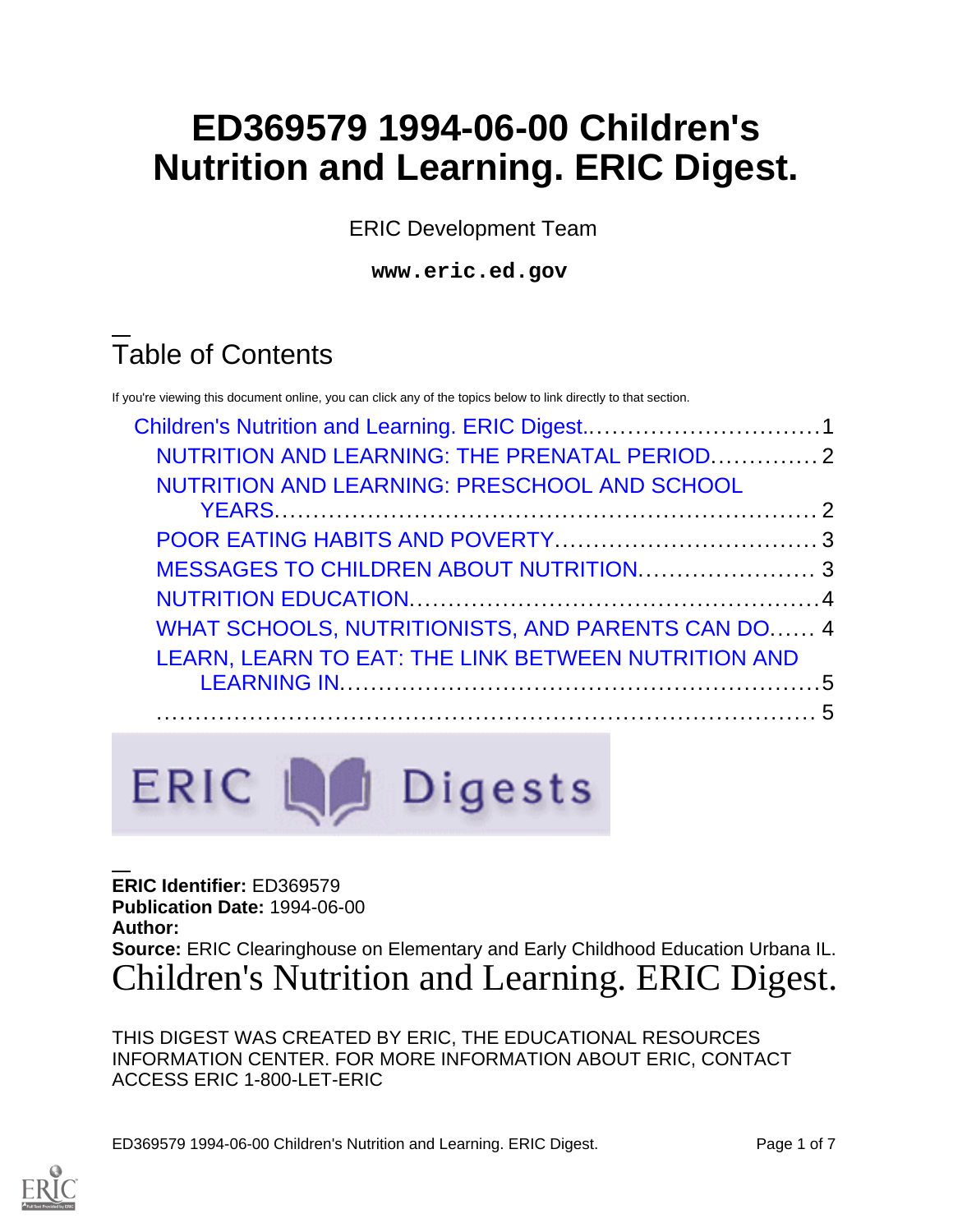Children of all socioeconomic levels are at-risk for poor nutrition. Some children do not get enough to eat each day because their families lack money to buy sufficient food. Other children consume enough food but have diets high in fat, sugar, and sodium that put them at risk for obesity or heart disease and other chronic illnesses. Furthermore, as the number of parents in the workforce increases, more children are being left to fend for themselves for meals.

The premise that nutrition affects children's ability to learn is not new. The link has been recognized for some time through anecdotal evidence and, more recently, through controlled research studies. This digest reviews research on the link between nutrition and learning from the prenatal through school years, and considers the importance of nutrition education for children.

### <span id="page-1-0"></span>NUTRITION AND LEARNING: THE PRENATAL PERIOD

Inadequate weight gain during pregnancy can increase the risk of having a low birthweight (under 5.5 pounds) baby. Low birthweight infants are more likely than other infants to have hearing, vision, or learning problems and to require special education services. Recent evidence indicates that 15% of very low birthweight (less than 3.5 pounds) children and nearly 5% of low birthweight children require special education, compared to 4.3% of children born at normal birthweight (Newman, 1991). The Special Supplemental Food Program for Women, Infants and Children (WIC) provides food and nutrition education to pregnant and lactating low-income women. A 5-year national evaluation of this program found that young children whose mothers had participated in WIC scored significantly higher on vocabulary tests than children whose mothers did not receive WIC benefits (Rush, 1986).

### <span id="page-1-1"></span>NUTRITION AND LEARNING: PRESCHOOL AND SCHOOL YEARS

Iron deficiency is one of the most prevalent nutritional problems of children in the United States. Iron deficiency in infancy may cause a permanent loss of IQ later in life. Iron deficiency and anemia lead to shortened attention span, irritability, fatigue, and difficulty with concentration. Consequently, anemic children tend to do poorly on vocabulary, reading, and other tests (Parker, 1989).

Several studies have found effects of hunger and poor nutrition on cognitive ability. One such study found that among fourth grade students, those who had the least protein intake in their diets had the lowest achievement scores (ASFSA, 1989).

A laboratory study that involved healthy, well-nourished school-aged children found a negative effect of morning fasting on cognitive performance. A test of the speed and

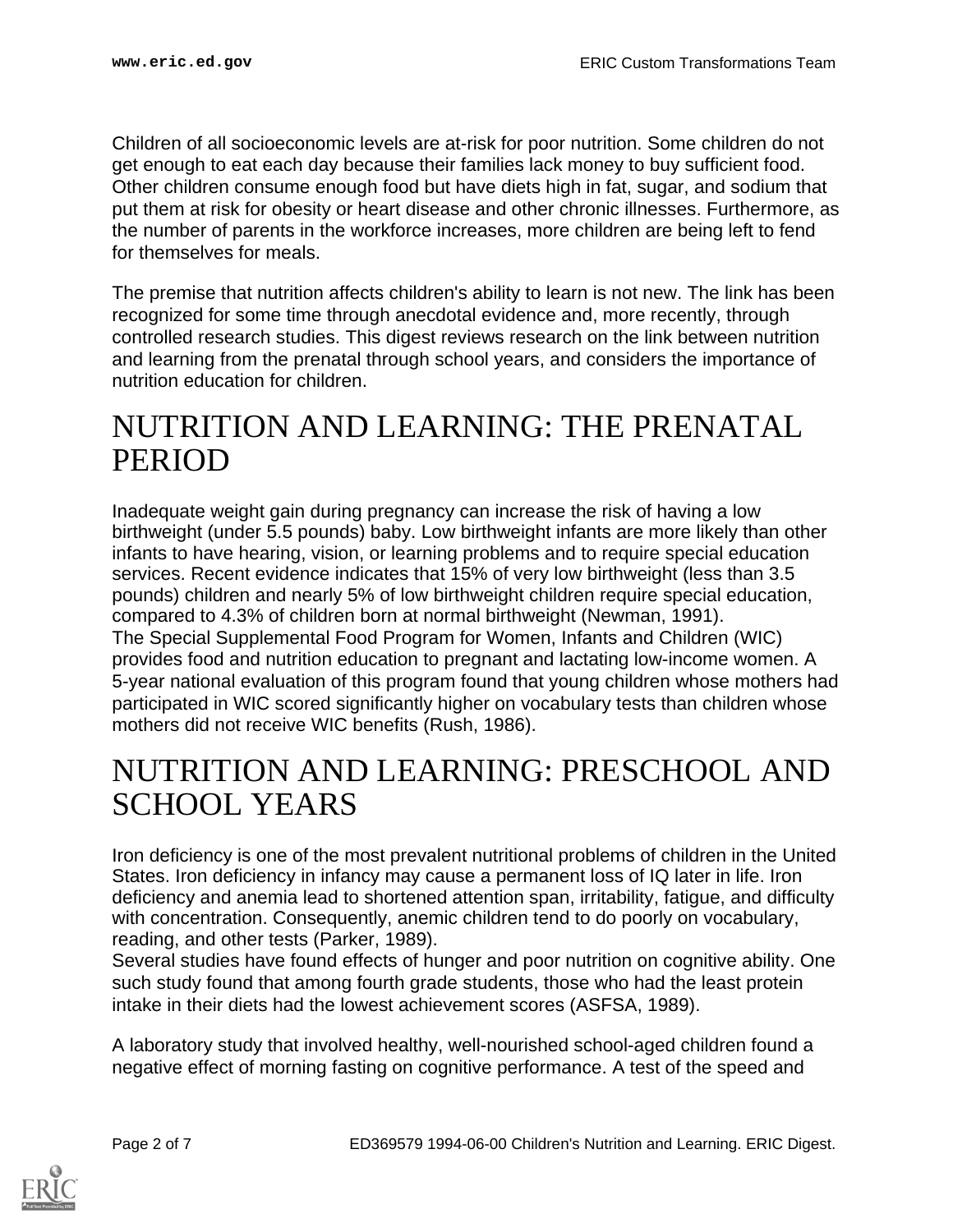accuracy of response on problem-solving tasks given to children who did or did not eat breakfast found that skipping breakfast had an adverse influence on their performance on the tests (Pollitt et al., 1991).

Children who are hungry or undernourished also have more difficulty fighting infection. Therefore, they are more likely to become sick, miss school, and fall behind in class.

# <span id="page-2-0"></span>POOR EATING HABITS AND POVERTY

Poor nutrition among children in America is on the rise. This rise is due, in part, to poor eating habits, which include overeating and skipping meals. The U.S. Department of Health and Human Services (DHHS) found that from 1984 to 1991 there was a 42% increase in the number of children between 3 and 17 years of age who were overweight (U.S. DHHS, 1992-93). The National Adolescent Student Health Survey found that, among eighth- and tenth-graders surveyed, 40% reported eating breakfast fewer than three times per week. The same study revealed unsafe methods of weight control by adolescents. Among students who dieted for weight control, about half said they hardly eat or fast, 16% reported using diet pills, 12% claimed they vomit after meals, and 8% reported using laxatives (ASHA et al., 1989).

The rise in poor nutrition among American children is also due to increased poverty. A survey by the U.S. Conference of Mayors found that requests for emergency food assistance from families with children increased by 14% from 1991 to 1992 (Waxman, 1992). The Community Childhood Hunger Identification Project (CCHIP) estimates that 12% of U.S. families with children under age 12 experience hunger, based on parents' responses to survey questions. This survey found correlations between rates of poverty and rates of reported hunger. The CCHIP survey also found that children in families who reported hunger were more likely to suffer from infections, have trouble concentrating, and miss school than nonhungry children (Wehler et al., 1991).

Strong evidence exists that nutrition-related disorders are greater among low-income households than among the rest of the population. Growth retardation, which may reflect dietary inadequacy, occurs in preschool children from low-income families at up to three times the rate as in their nonpoor peers. Iron deficiency anemia is twice as common in poor children between ages 1 and 2 than it is in the general population (Parker, 1989).

# <span id="page-2-1"></span>MESSAGES TO CHILDREN ABOUT NUTRITION

With the increase in the number of working parents and the ubiquity of fast-food establishments, children are eating more meals away from home than ever before. One study found that children in urban areas obtain more than half their calories outside the home (Citizen's ..., 1990). Fast foods, although convenient, tend to be high in fat and increase children's risk of becoming obese and of developing various chronic diseases in adulthood.



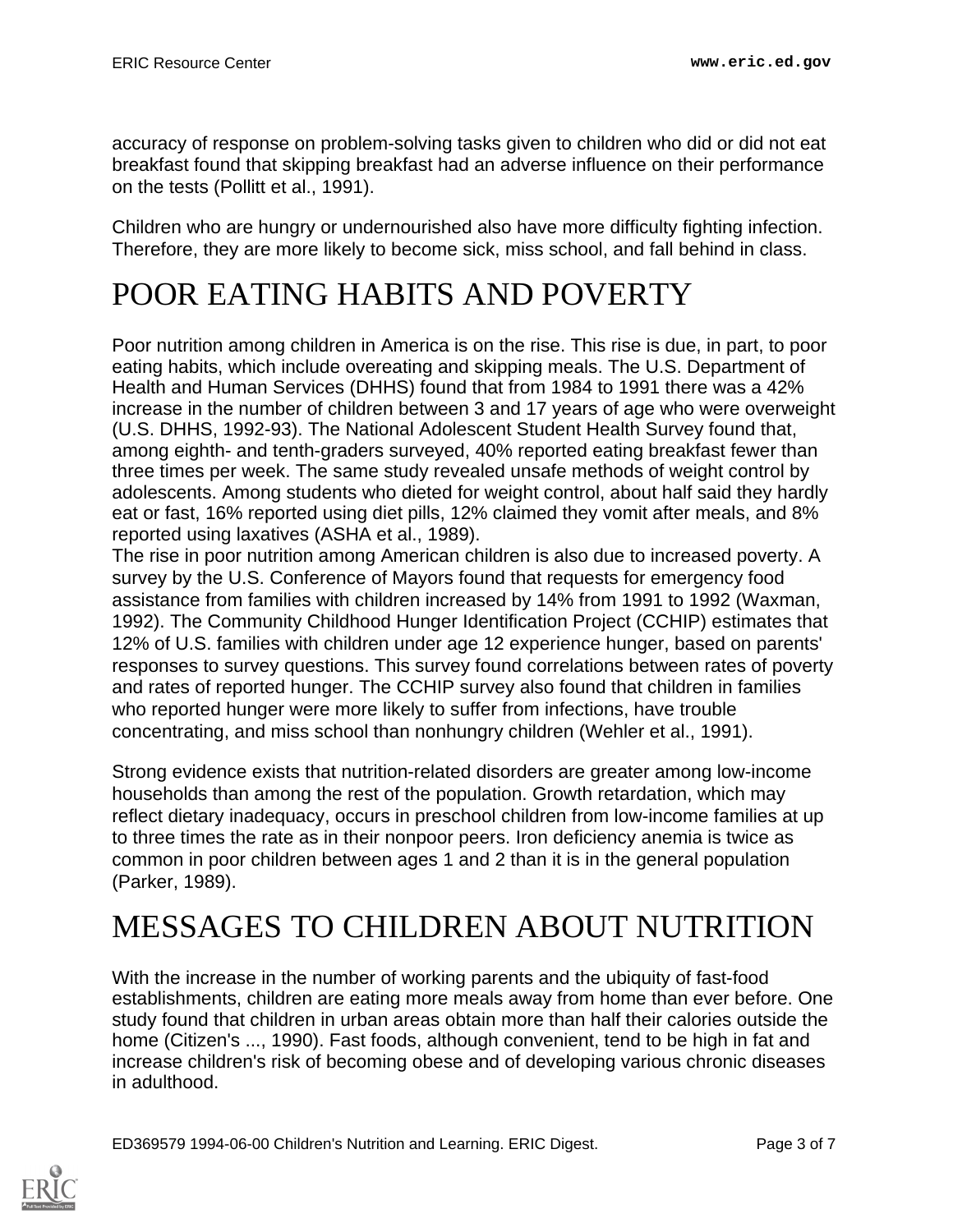Children receive messages about food and nutrition from television and food packaging. The Center for Science in the Public Interest, a nonprofit nutrition advocacy organization, determined that nine of ten food commercials on Saturday morning television advertised foods high in sugar, salt, or fat. Children also learn about nutrition from what they observe around them at school and at home. One study found that preschoolers were better able to describe the food their parents ate than parents were able to describe what their preschoolers ate (Hellmich, 1992).

## <span id="page-3-0"></span>NUTRITION EDUCATION

One of the U.S. DHHS's health promotion objectives is to increase the number of schools that provide nutrition education from preschool through twelfth grade. Nutrition education in school is most effective when delivered in the context of a comprehensive health education program and when school meal programs serve as "laboratories" where students can practice what they learn in class. The "offer versus serve" practice, adopted by some high schools and elementary schools, permits students to select three of five foods presented at lunch. Giving children such choices allows them to apply their understanding of nutrition.

### <span id="page-3-1"></span>WHAT SCHOOLS, NUTRITIONISTS, AND PARENTS CAN DO

In order to foster children's knowledge of nutrition, the National Health/Education Consortium recommends that schools and school personnel:

\* offer nutrition education as part of a comprehensive health education program;

\* coordinate nutrition education in the classroom and meals served in the cafeteria;

\* provide materials for parents about nutrition and about talking to their children about nutrition; and

\* offer only nutritious foods at school, and use the "offer versus serve" practice.

To help schools' efforts, dietitians and nutritionists can speak to students about good nutrition, stressing the impact of nutrition on physical and cognitive development. They can also discuss with school administrators ways of building nutrition education into

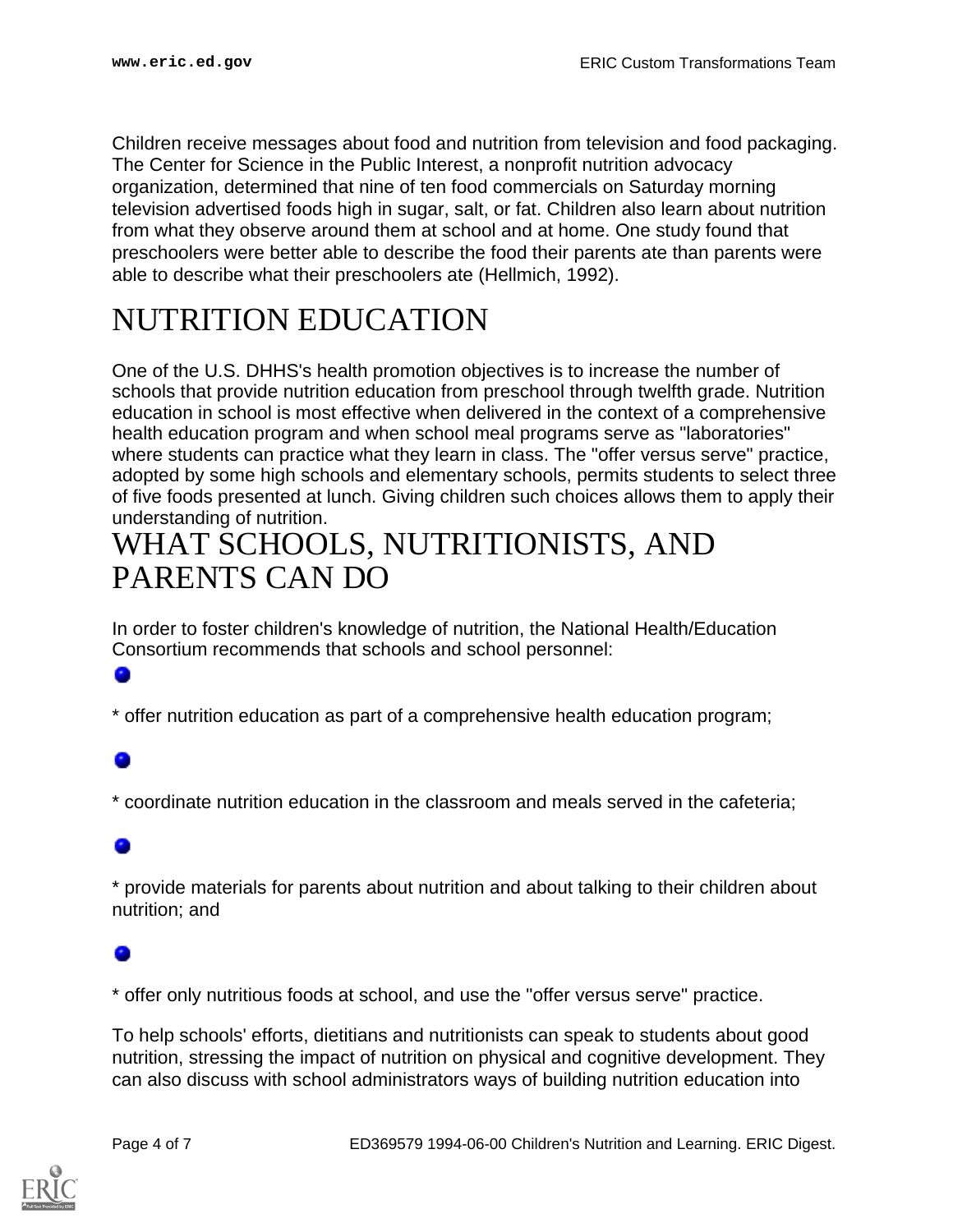school curricula. To reinforce the efforts of schools and nutritionists, parents can:

\* set a good example by eating healthfully;

\* let their children help to prepare meals and experiment with different foods;

\* regularly expose their children to new foods; and

### ۰

\* encourage school officials to implement new child nutrition programs, or improve existing programs.

-----

This digest was adapted from: Troccoli, Karen B. (1993). EAT TO

### <span id="page-4-0"></span>LEARN, LEARN TO EAT: THE LINK BETWEEN NUTRITION AND LEARNING IN

CHILDREN. Washington, DC: National Health/Education Consortium.

ED 363 400.

FOR MORE INFORMATIONAmerican School Food Service Association (ASFSA). (1989). Impact of Hunger and Malnutrition on Student Achievement. SCHOOL FOOD SERVICE RESEARCH REVIEW 13(1, Spring): 17-21.

American School Health Association (ASHA), Association for the Advancement of Health Education, and Society for Public Health Education, Inc. (1989). THE NATIONAL ADOLESCENT STUDENT HEALTH SURVEY: A REPORT ON THE HEALTH OF AMERICA'S YOUTH. Kent, OH: ASHA. ED 316 535.

Citizen's Commission on School Nutrition. (1990). WHITE PAPER ON SCHOOL-LUNCH NUTRITION. Washington, DC: Center for Science in the Public Interest. ED 328 538.

Hellmich, N. (1992). Eat Well and So Will Your Children. USA TODAY (Oct 20).

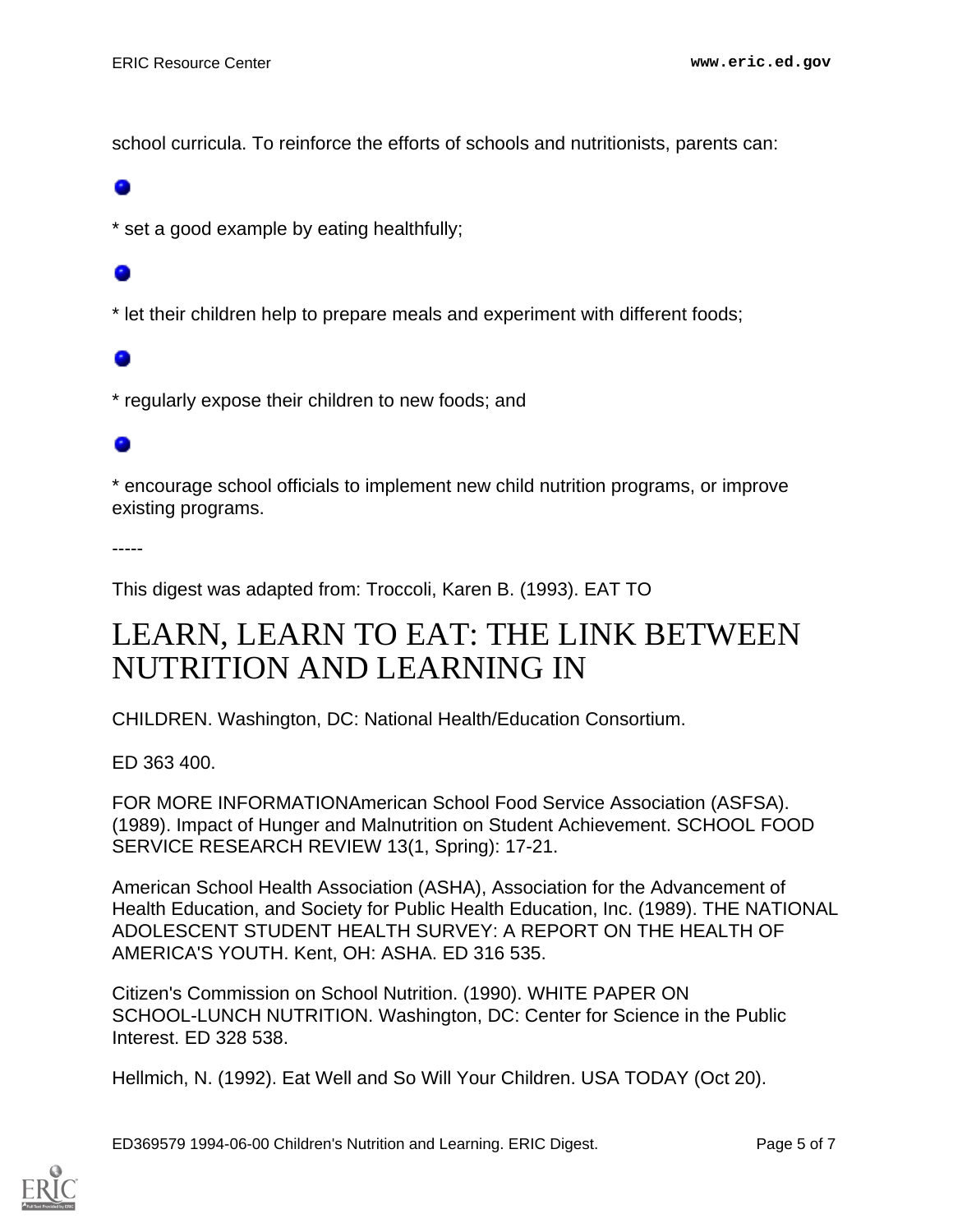Newman, L. (1991). PREVENTING RISKS OF LEARNING IMPAIRMENT: A REPORT FOR THE EDUCATION COMMISSION OF THE STATES. Denver, CO: Education Commission of the States.

Parker, L. (1989). THE RELATIONSHIP BETWEEN NUTRITION AND

LEARNING: A SCHOOL EMPLOYEE'S GUIDE TO INFORMATION AND ACTION.

Washington, DC: National Education Association. ED 309 207.

Pollitt, E., R. Leibel, and D. Greenfield. (1991). Brief Fasting, Stress, and Cognition in Children. AMERICAN JOURNAL OF CLINICAL NUTRITION 34(Aug): 1526-1533.

Rush, D. (1986). THE NATIONAL WIC EVALUATION: AN EVALUATION OF

THE SPECIAL SUPPLEMENTAL FOOD PROGRAM FOR WOMEN, INFANTS AND

CHILDREN. Volume 1: Summary. Washington, DC: U.S. Department of

Agriculture.

U.S. Department of Health and Human Services. (1992-93). PREVENTION REPORT. Washington, DC: Author.

Waxman, L.D. (1992). A STATUS REPORT ON HUNGER AND HOMELESSNESS IN AMERICA'S CITIES. Washington, DC: U.S. Conference of Mayors.

Wehler, C.A., R.A. Scott, and J.J. Anderson. (1991). A SURVEY OF CHILDHOOD HUNGER IN THE UNITED STATES. Washington, DC: Food Research and Action Center. ED 354 986.

-----

References identified with an ED (ERIC document) number are cited in the ERIC database. Most documents are available in ERIC microfiche collections at more than 825 locations worldwide, and can be ordered through EDRS: (800) 443-ERIC.

-----

This publication was funded by the Office of Educational Research and Improvement, U.S. Department of Education, under contract no. RR93002007. the opinions expressed in this report do not necessarily reflect the positions or policies of OERI. ERIC Digests are in the public domain and may be freely reproduced.

**Title:** Children's Nutrition and Learning. ERIC Digest.